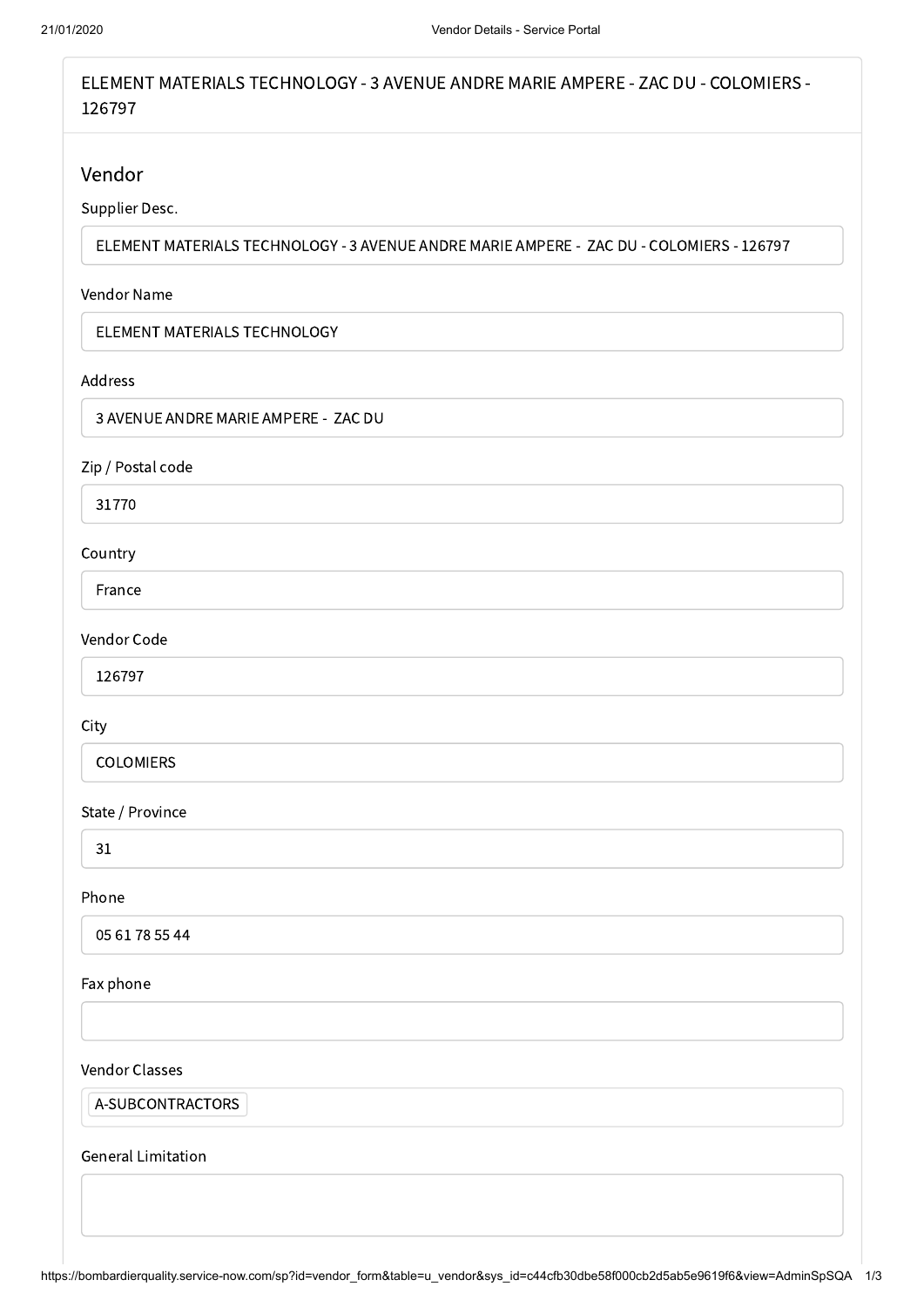Approval Status

Approved

Approval Status Modified On

2016-03-24

# Activities

Class A - Activities

Independent Laboratory

Class C - Activities

Class E - Activities

Class B - Activities

Class D - Activities

| Vendor Controlled Specs Associated          |                                                                                       |            |  |  |
|---------------------------------------------|---------------------------------------------------------------------------------------|------------|--|--|
| $\equiv$ Vendor Controlled Specs Associated |                                                                                       |            |  |  |
| Controlled Spec ∧                           | <b>Description</b>                                                                    | Limitation |  |  |
| BAERD-GEN-018-2A                            | STATIC TESTING - METALS - COMPOSITES - ADHESIVES - RESINS -<br><b>SEALANTS - PLAS</b> |            |  |  |
| BAERD-GEN-018-2B                            | METALS - DYNAMIC AND CYCLIC TESTING                                                   |            |  |  |
| BAERD-GEN-018-2C                            | MECHANICAL TESTING: COMPOSITE MATERIALS - STATIC TESTING ***<br>SUPERSEDED BY 2A *    |            |  |  |
| BAERD-GEN-018-3A                            | METALLOGRAPHIC EXAMINATION OF FERROUS ALLOYS AND METALLIC<br><b>COATINGS</b>          |            |  |  |
| BAERD-GEN-018-3B                            | METALLOGRAPHIC EXAMINATION OF ALUMINUM ALLOYS                                         |            |  |  |
| BAERD-GEN-018-3C                            | METALLOGRAPHIC EVALUATION OF TITANIUM ALLOYS                                          |            |  |  |
|                                             |                                                                                       |            |  |  |